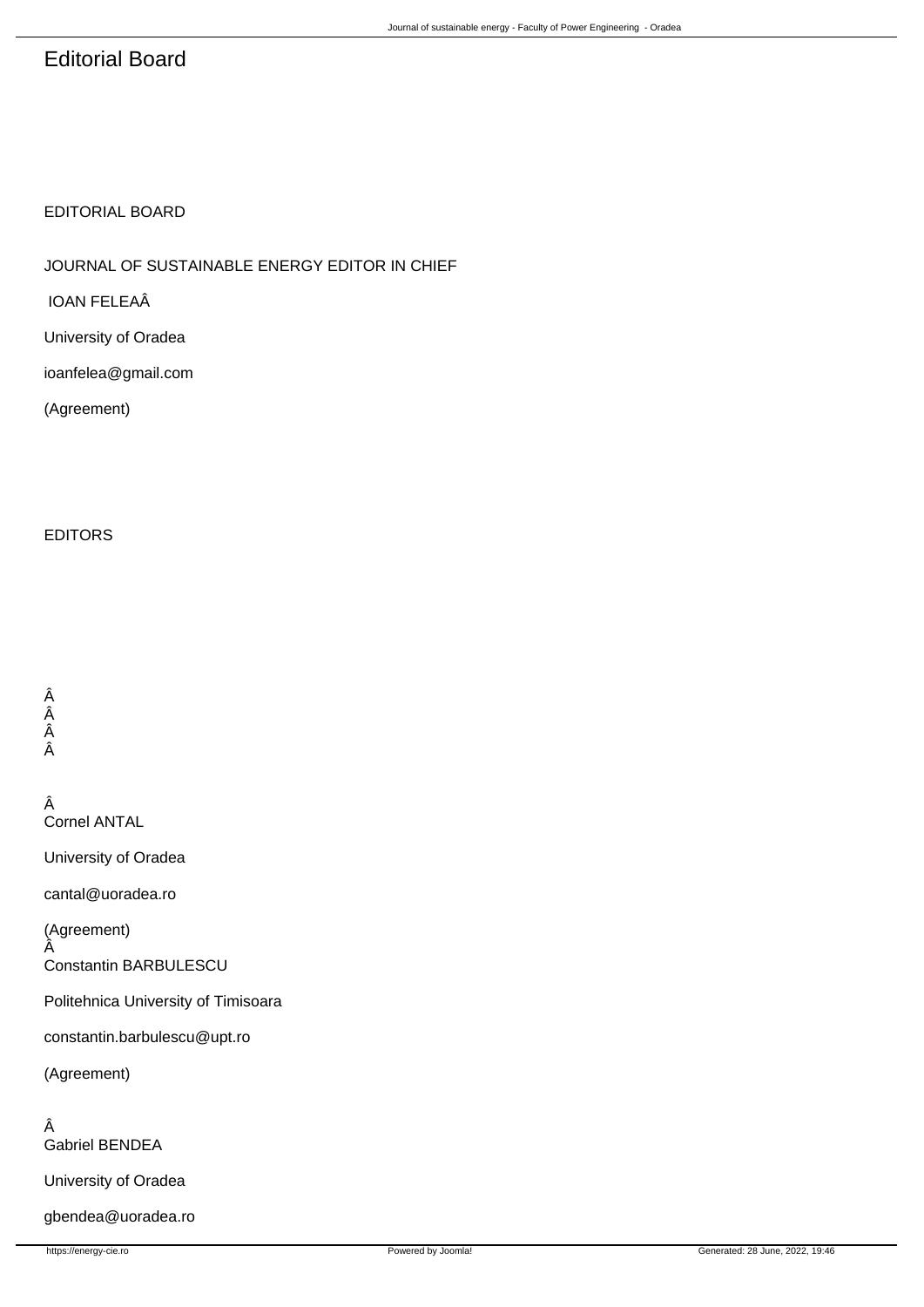#### (Agreement) Â

 Gianfranco CHICCO

 Politecnico de Torino , Italia

 gianfranco.chicco@polito.it

 (Agreement)Â

 Â Roberto CIPOLLONE

University of L'Aquila roberto.cipollone1@tin.it (Agreement) Â George DARIE Politehnica University of Bucharest george.darie@energy.pub.ro (Agreement)Â

## Â

 Simona DZITAC University of Oradea simona.dzitac@gmail.com (Agreement) Â Fiodor ERCHAN State Agricultural University, Moldova terhan@mail.ru (Agreement)

#### Â Mircea EREMIA

 Politehnica University of Bucharest

 eremia1@yahoo.com

 (Agreement)Â Â Mihai GAVRILAS

 "Gheorghe Asachi" Technical University of Iasi

 mgavril@tuiasi.ro

 (Agreement)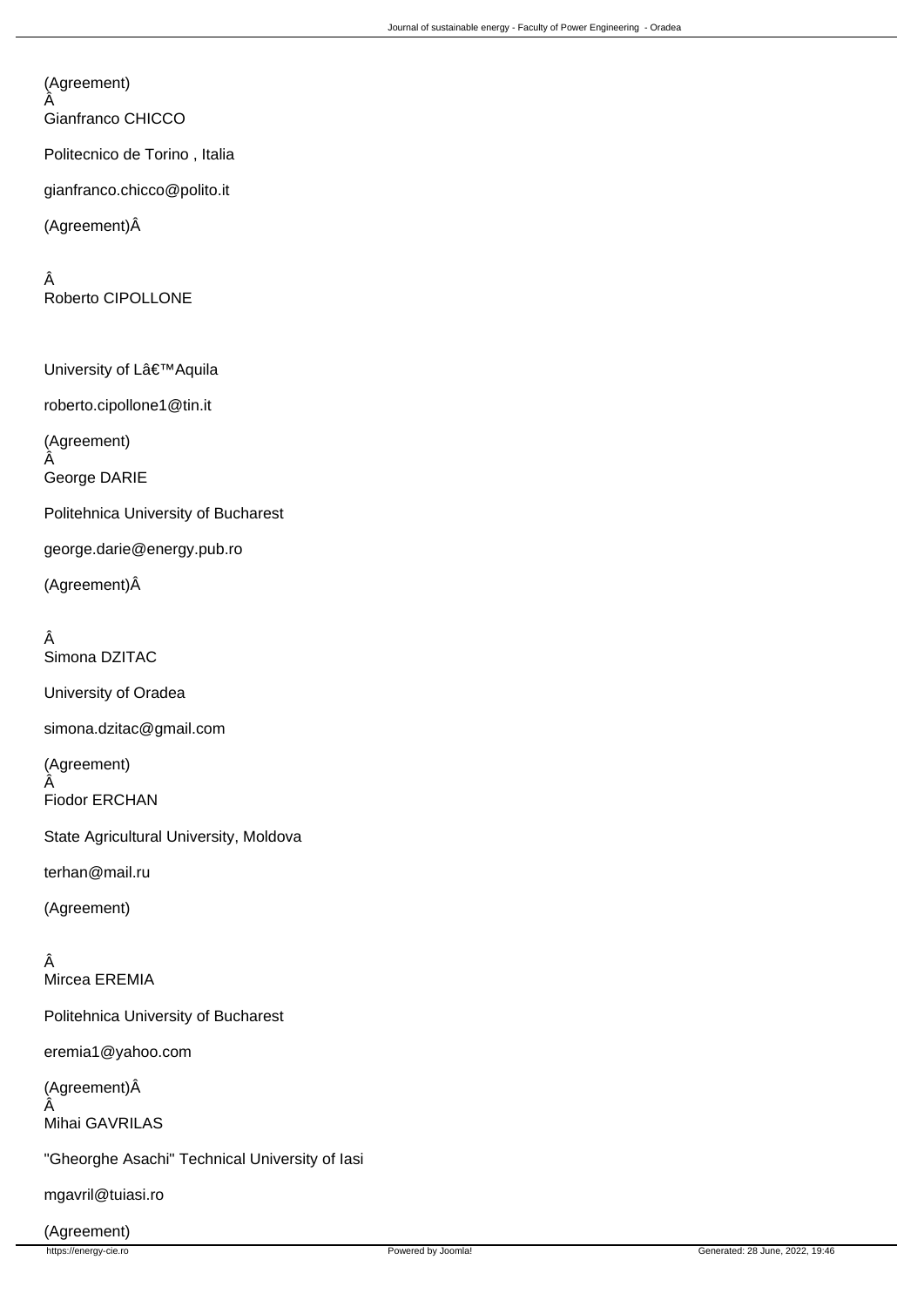Â Cristina HORA

 University of Oradea

 chora@uoradea.ro

 (Agreement) Â Marcel ISTRATE

 "Gheorghe Asachi" Technical University of Iasi

 mistrate@tuiasi.ro

 (Agreement)

 Â Mihai JADANEANT Politehnica University of Timisoara mihai.jadaneant@upt.ro (Agreement)Â Â Ferenc KALMÕR University of Debrecen fkalmar@mfk.unideb.hu (Agreement) Â

 Stefan KILYENI

 Politehnica University of Timisoara

 stefan.kilyeni@et.upt.ro

 (Agreement) Â Paul Mihai MIRCEA

 University of Craiova

 mmircea@elth.ucv.ro

 (Agreement)

 Â Ion MIRCEA

 University of Craiova

 imircea@elth.ucv.ro

 (Agreement) Â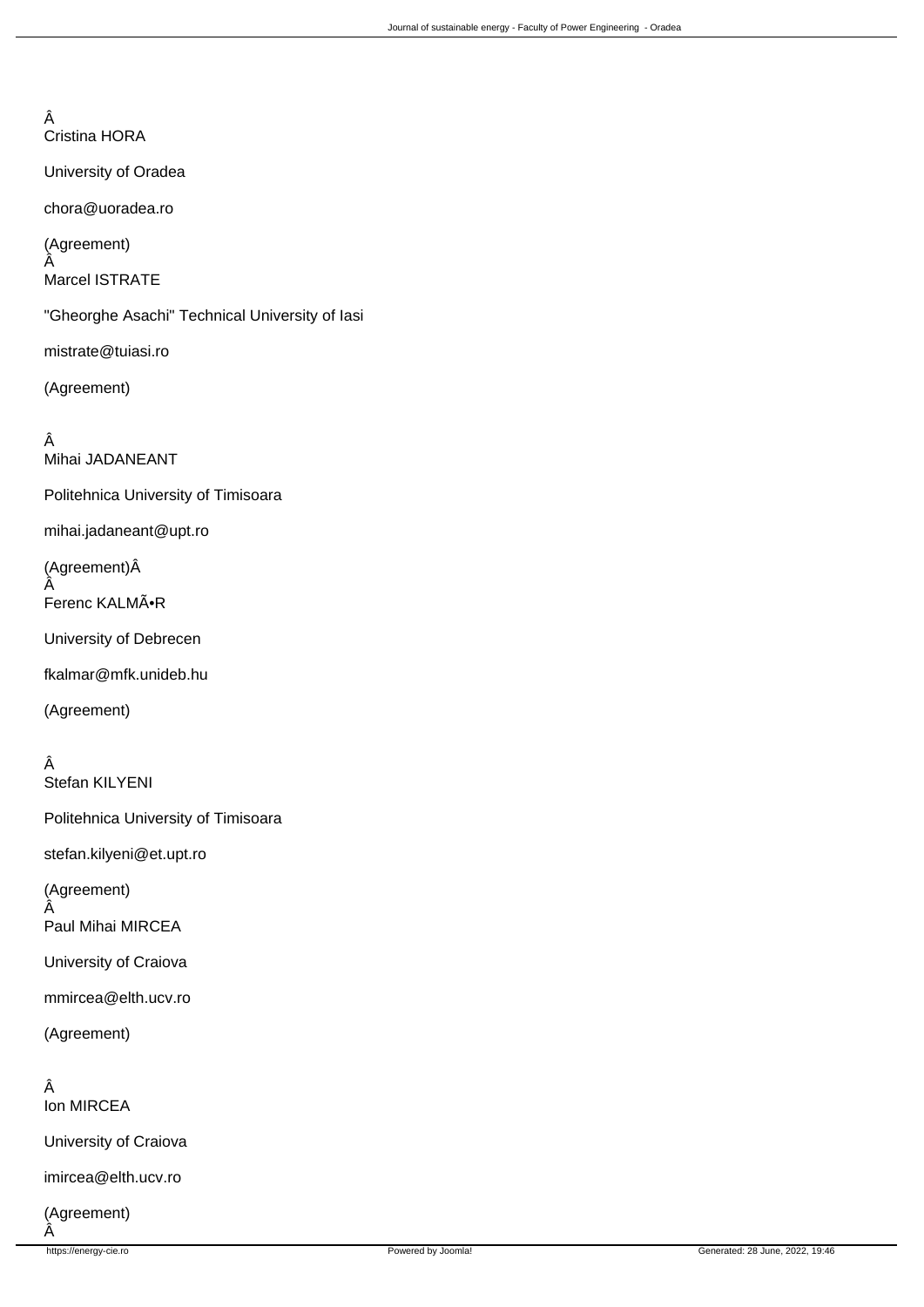#### Calin MUNTEANU

 Technical University of Cluj-Napoca

 Calin.Munteanu@ethm.utcluj.ro

 (Agreement)

 Â Florin MUNTEANU "Gheorghe Asachi" Technical University of Iasi flmunt@tuiasi.ro (Agreement) Â Ciprian NEMES "Gheorghe Asachi" Technical University of Iasi cnemes@ee.tuiasi.ro (Agreement)Â

 Â Valentin NAVRAPESCU Politehnica University of Bucharest valentin.navrapescu@upb.ro (Agreement) Â Florin POPENTIU University of Oradea popentiu@imm.dtu.dk (Agreement) Â

 Laurentiu POPPER Perfect Service SA director@perfect-service.ro (Agreement) Victorita RADULESCU Politehnica University of Bucharest vradul7@yahoo.com (Agreement)

 Â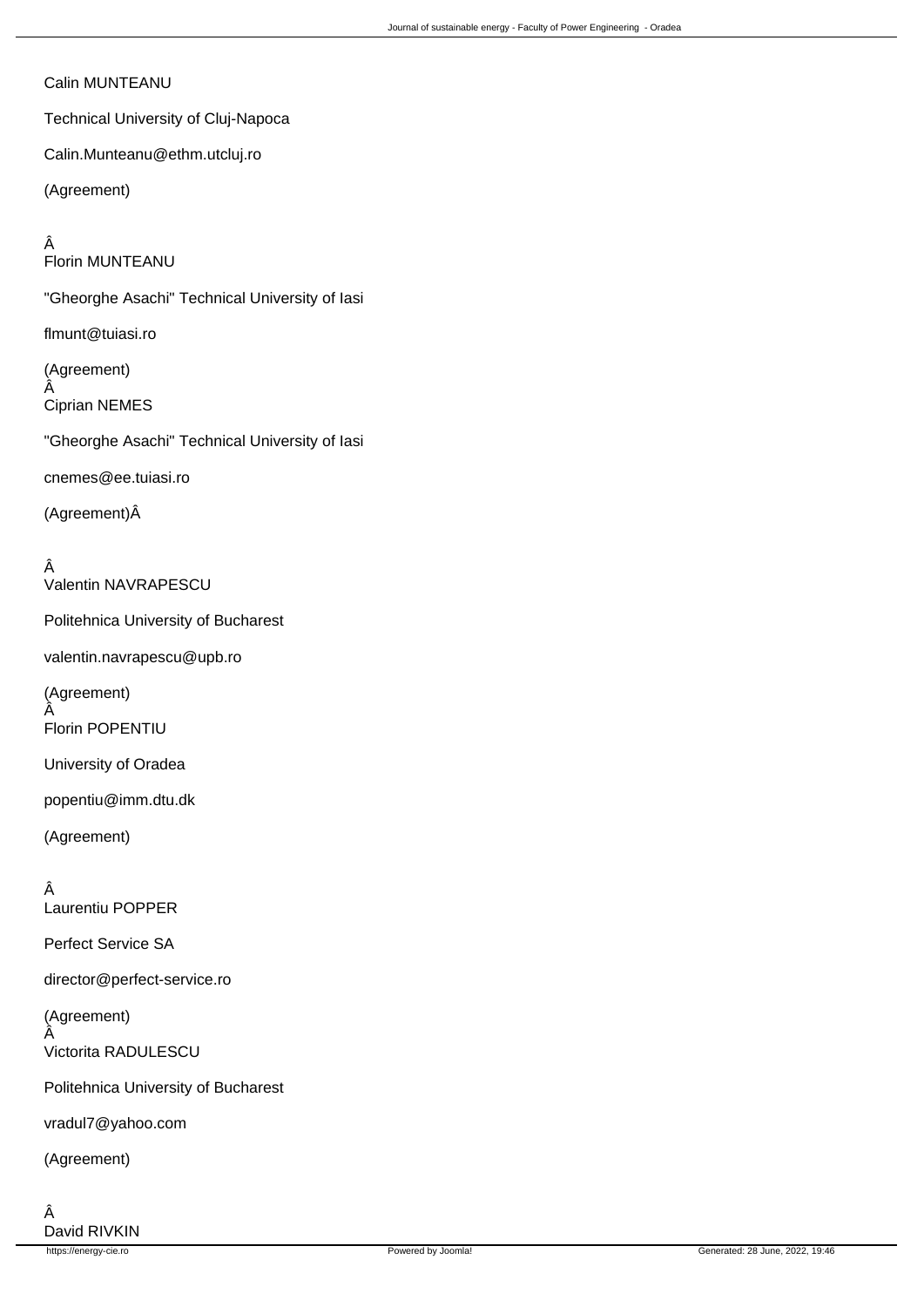Ohalo College, Katzrin Israel

 david.rivkin@SustainableMethods.org

 (Agreement) Â

 Marcel ROSCA

 University of Oradea

 mrosca@uoradea.ro

 (Agreement)

 Â Calin Secui

 University of Oradea

 csecui@uoradea.ro

 (Agreement) Â

 Victor VAIDA

 University of Oradea

 vaida@termodeva.ro

 (Agreement)

## Â

 Doru VATAU

 Politehnica University of Timisoara

 doru.vatau@upt.ro

 (Agreement) Â Â

 Â Â Â Â

#### EXECUTIVE STAFF

### Executive Editors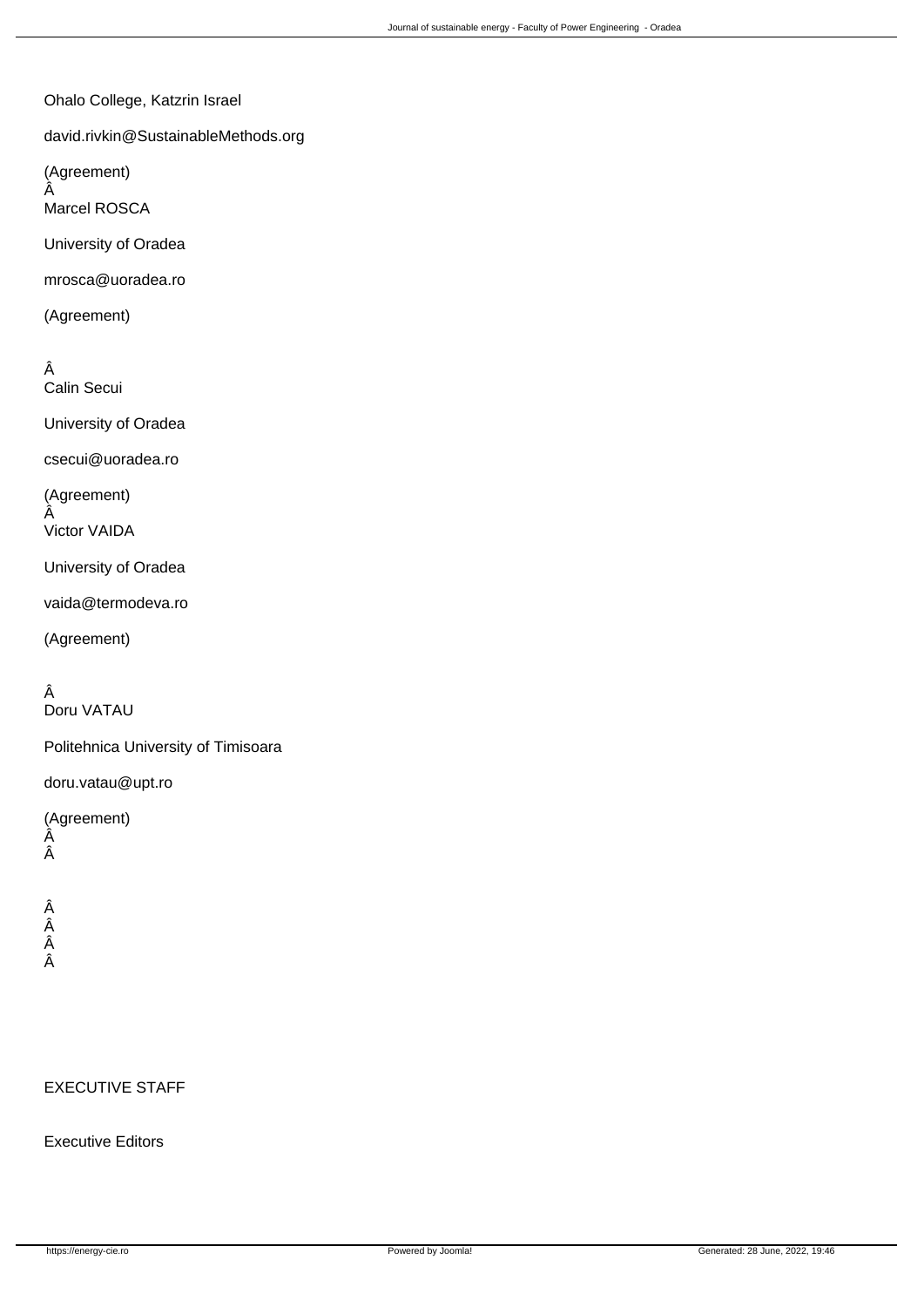Daniel Albut Â

 University of Oradea,

 dalbut@uoradea.ro

Serban Bunda Â

 University of Oradea,

 sbunda@uoradea.ro

 Vasile Moldovan

 University of Oradea

 moldovan@uoradea.ro

 Â

 Â

 Â

 Â

 Â

# Â Â Â PUBLISHER & EDITORIAL OFFICE

 University of Oradea Editing House,

Str. Universitatii Nr. 1, Oradea, jud. Bihor, România, Zip code: 410087

 Tel.: 00-40-259-408171, Fax: 00-40-259-408404